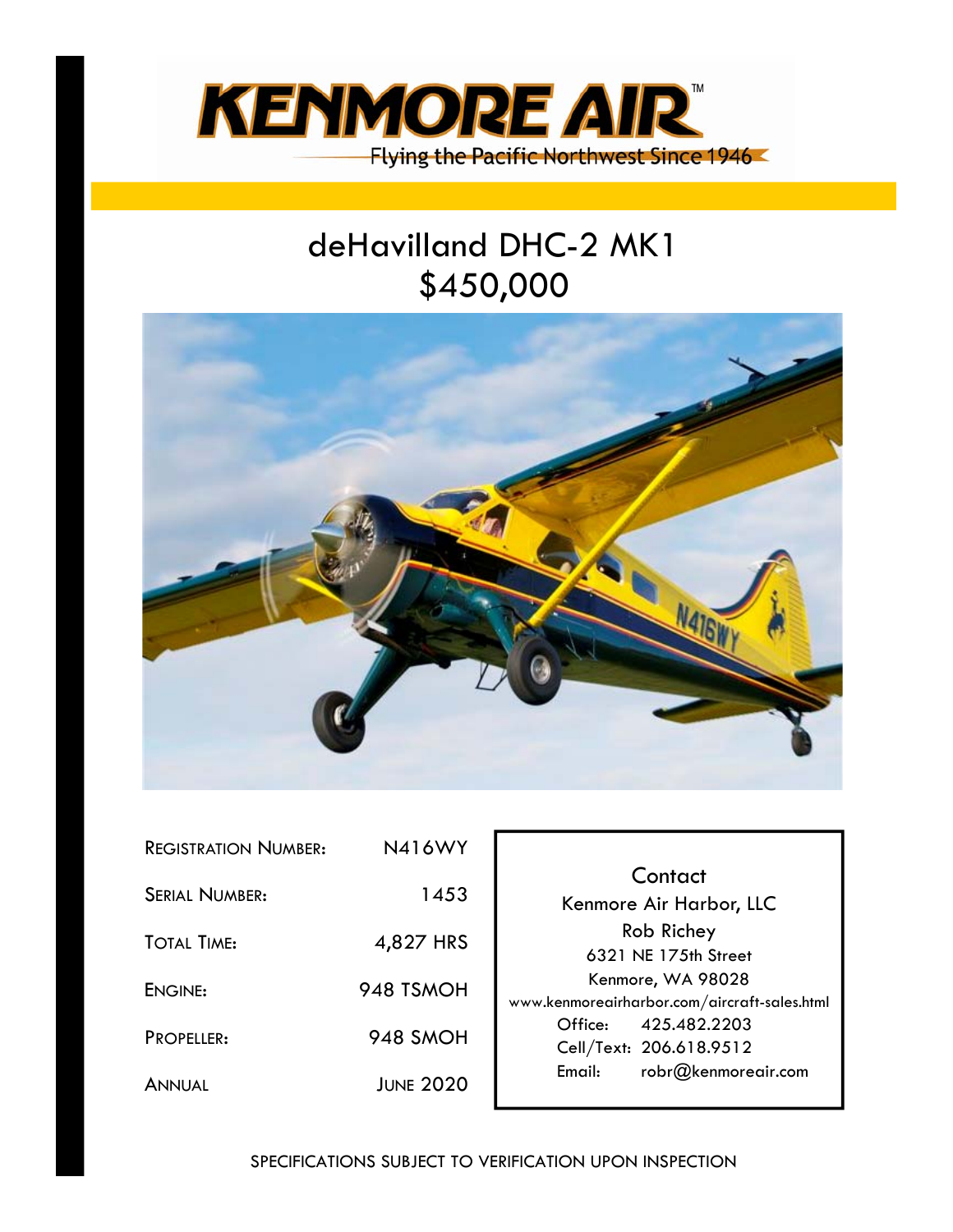### deHavilland DHC-2 MKI N416WY

### **AVIONICS**

Garmin 530 GPS/Nav/Comm Garmin 430 GPS/Nav/Comm Garmin 327 Transponder Garmin 340 Audio Panel King HSI BFGoodrich Skywatch BFGoodrich Stormscope Garmin XM Satellite Receiver S-Tec 50 Autopilot Shadin Fuel Totalizer 406 ELT **MODIFICATIONS**





Sealand Extended Cabin Stolairus Wing Cuff and Incidence Kit Stolairus Quick Flap Kit BLR Aerospace VG Kit Hartzell 3-Bladed Propeller Cleveland Wheels and Brakes with 29x10 tires Right Wing Landing/Recognition Light Jasco 70amp Alternator Kenmore Fuel Selector Valves Domed Door and Cabin Windows

Kenmore Air Harbor, LLC 425-482-2203 www.kenmoreairharbor.com/aircraft-sales.html